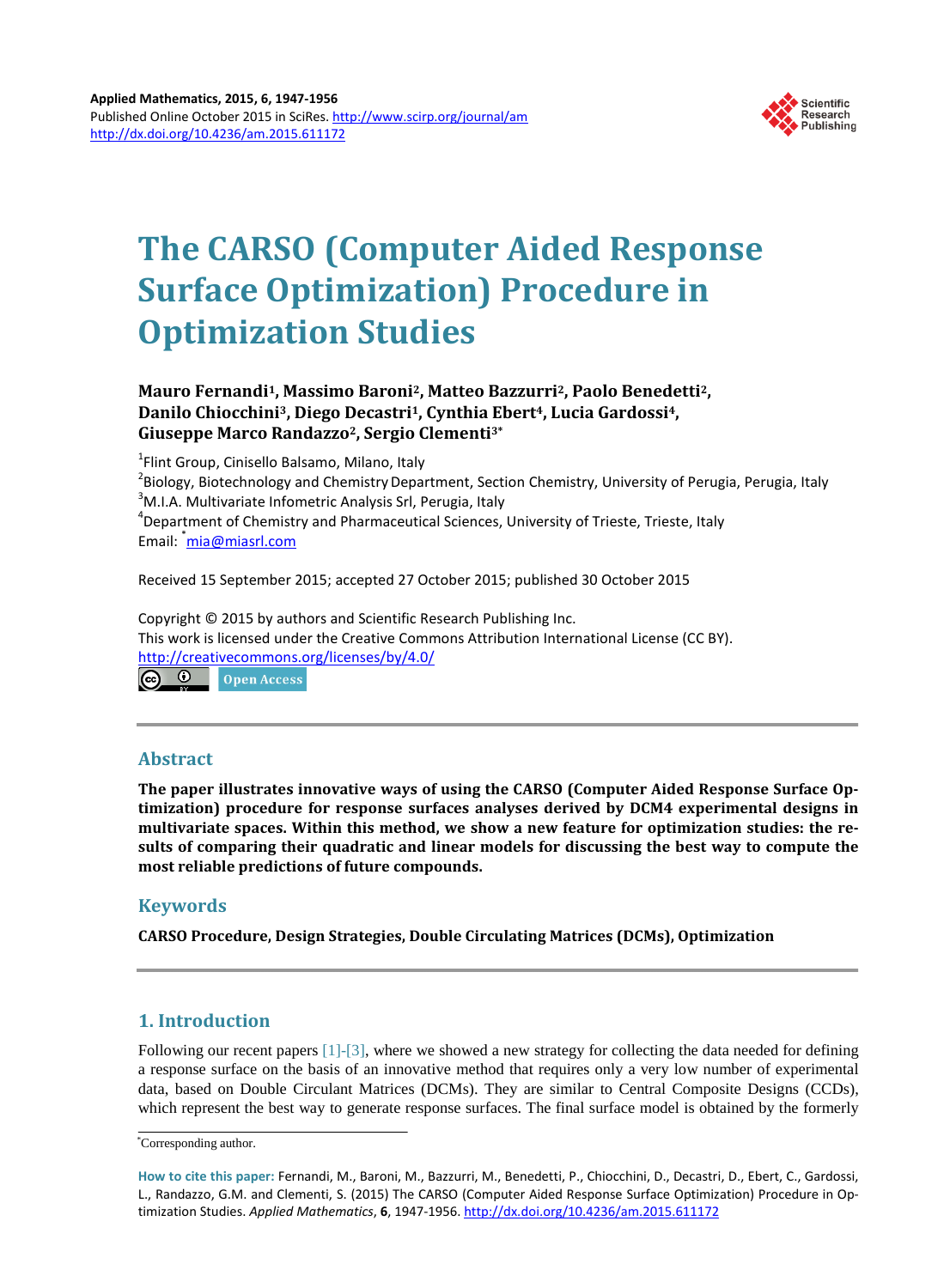developed CARSO method [4], where the surface equation is derived by a PLS model on the expanded matrix, containing linear, squared and bifactorial terms.

This paper is meant to discuss if this statistical form of the X block is the most appropriate within chemical studies of experimental properties either in terms of mixtures, or in terms of literature constants, mainly electronic and steric, reported for each substituent. For a long time, organic chemists collected data for a class of similar compounds (the field was called correlation analysis) and computed the slope of the resulting straight line, thus comparing the behaviour of different chemicals in the same reaction.

After a full immersion of one of us (SC, 1981) in the group of Svante Wold at Umea (Sweden) to learn chemometrics and to use their software SIMCA [5], a few of us decided to enter into this new fascinating world. In order to drive the interest of our colleagues towards a more rewarding result, e.g. so that the study should find the best conditions for optimizing the property or the process, we published CARSO in 1989 [4], and GOLPE in 1993 [6]. Since then we recognized that our procedures were children of SIMCA.

Now we discuss the best way to compute reliable predictions. It is clear that, for an optimization study, the first must is a plan of the experiments, but this is outside the objectives of this paper. See, for example, reference [1].

### **2. Optimization Studies: The Models**

This paper is meant to make clear how an optimization study should be carried out. The first choice should be an experimental plan as round as possible: we selected the double circulant matrices (DCMs) that represent the maximal roundness [1]. The next thing to be done is to find how the y response(s) can be described by the best possible relationship in terms of the x values. In principle it is possible to use linear or non linear models. The linear models are simpler to be interpreted, but it is unusual that the response depends only by a single descriptor. Usually the response is affected by a complex mixture of different effects that contribute simultaneously: therefore a bell form should appear more appropriate to give a better model. Therefore each model will be evaluated by different approaches, namely the variance explained, the standard deviation and the intervals covered by the recalculations or predictions. Indeed we wish to show numerically the relative performances of linear and quadratic models.

#### **2.1. Collection of Results by DCM4**

Our experimental data set contains 13 different mixtures (objects) generated by different relative amounts of 4 variables according to a strategy in keeping to the experimental design illustrated by a DCM4 [2]. At the time we wanted to show which could be the minimum number of measurements needed to build a response surface (and we suggested to use only two of the six possible quartets of mixture, namely sm1 and sm3, plus two replicates at the centre point, *i.e.* 10 points). Indeed, in this case, with the objective to compare the soundness of our models, we prefer using a model with all three first quartets of the DCM4 and one single central point only [2].

**Table 1** reports the results of our experimental data set. For each of the 13 different mixtures (objects) are listed the real value of the y (the inverse of the contact angle) and their coded values between 0 and 100, that helps to understand immediately if the following predictions are within or outside the range of the collected data.

**Table 2** lists the recalculation by the three statistical models Q1, L1 and L2, indicating the variance explained. The ranges of each of the models are somewhat different. They span the ranges reported in the last rows of the Table, even showing the maximum and minimum values and their mean averages. On comparing the three models we can see that the Q1 model have a range of 103.8 (between −8 and 95.8) with an average of 43.9, while the L1 model have a range of 92.3 (between −16.9 and 98.2) with an average of 29.3, and the L2 model have a range of 114.7 (between −16.1 and 98.2) with an average of 41.3.

The data of the statistical model Q1 is a quadratic model with only one latent variable, which contains all linear, quadratic and bifactorial terms (and the PLS uses all the terms, as if all of these were "new" pseudolinear data), whereas L1 has only linear terms and one latent variable, and L2 has also only linear terms but computed by two latent variables, even if this type of modelling is well known only by researchers with confidence in chemometrics.

**Table 2** reports the predictions, for the three models, on the 12 objects of this collection and excluding the central point, because it gives three different predictions and there is no way to choose the best of them.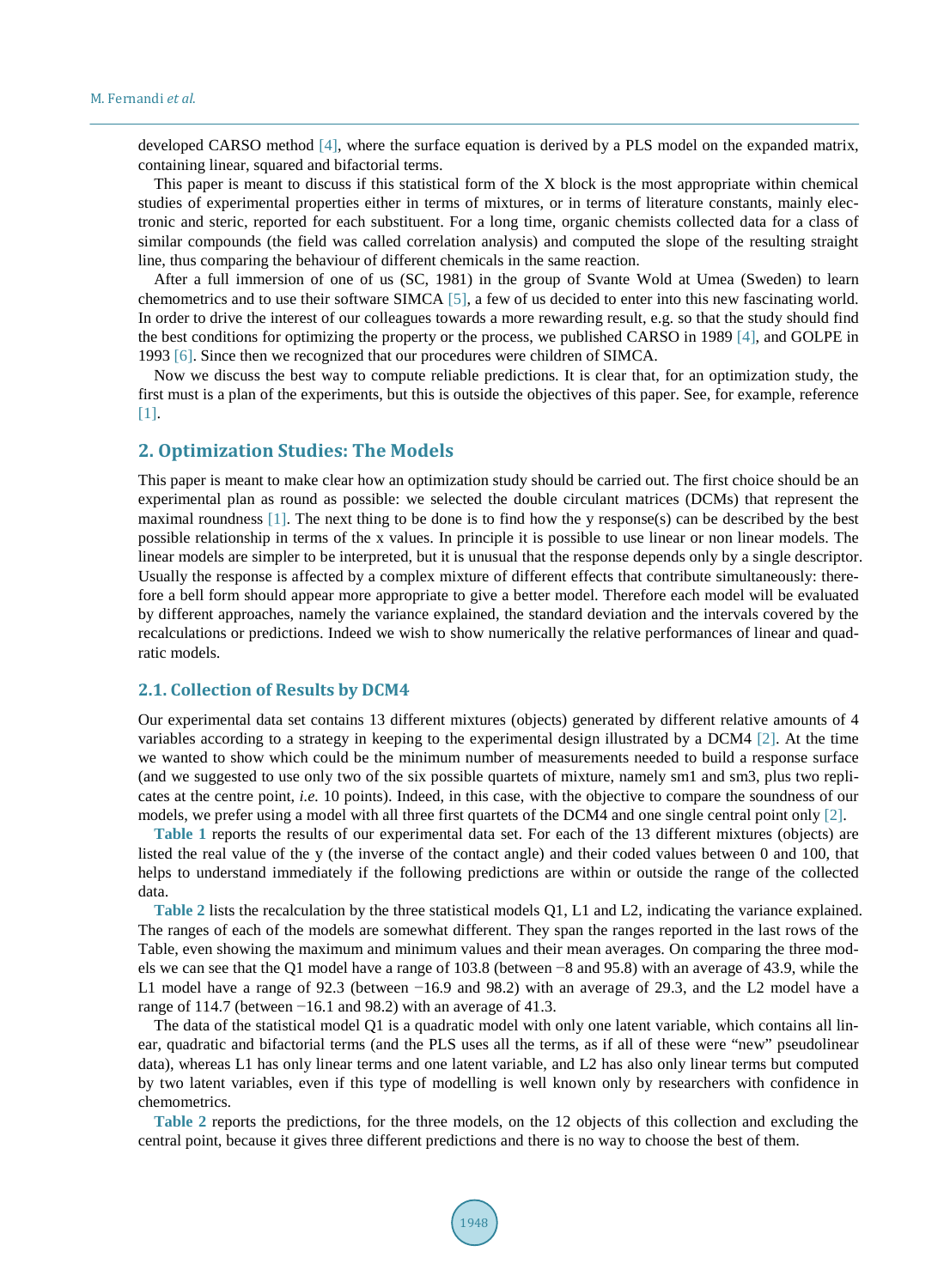## M. Fernandi *et al*.

| Table 1. Selected experimental plan (training set). |           |              |              |                |                |        |                  |
|-----------------------------------------------------|-----------|--------------|--------------|----------------|----------------|--------|------------------|
|                                                     |           | $\mathbf{1}$ | $\sqrt{2}$   | $\overline{3}$ | $\overline{4}$ | 1/CA   | $15 = 1/CA$      |
| $\overline{\bf N}$                                  | ogg       | x1           | $\ge 2$      | $x3$           | x4             | y sper | y cod            |
| $\mathbf{1}$                                        | E11       | $-1$         | $-0.58$      | 0.58           | $\mathbf{1}$   | 8.13   | $\boldsymbol{0}$ |
| $\sqrt{2}$                                          | $\rm E12$ | $-0.58$      | $0.58\,$     | $\mathbf{1}$   | $-1$           | 13.12  | 93.3             |
| 3                                                   | E13       | $0.58\,$     | $\,1\,$      | $-1$           | $-0.58$        | 8.46   | 6.2              |
| $\overline{4}$                                      | E14       | $\mathbf{1}$ | $-1$         | $-0.58$        | $0.58\,$       | 8.98   | 15.9             |
| $\sqrt{5}$                                          | E21       | $-1$         | $-0.58$      | $\mathbf{1}$   | 0.58           | 8.45   | 6                |
| $6\,$                                               | E22       | $-0.58$      | $\mathbf{1}$ | 0.58           | $-1$           | 13.48  | 100              |
| $\tau$                                              | E23       | $\mathbf{1}$ | $0.58\,$     | $-1$           | $-0.58$        | 8.96   | 15.5             |
| $\,8\,$                                             | E24       | 0.58         | $-1$         | $-0.58$        | $\mathbf{1}$   | 8.24   | $2.1\,$          |
| $\overline{9}$                                      | E31       | $-1$         | $0.58\,$     | $\,1$          | $-0.58$        | 12.85  | 88.2             |
| $10\,$                                              | E32       | $0.58\,$     | $\mathbf{1}$ | $-0.58$        | $-1$           | 10.52  | 44.7             |
| 11                                                  | E33       | $\mathbf{1}$ | $-0.58$      | $-1$           | 0.58           | 8.15   | 0.4              |
| $12\,$                                              | E34       | $-0.58$      | $-1$         | 0.6            | $\mathbf{1}$   | 8.35   | 4.1              |
| 13                                                  | CC        | $\mathbf{0}$ | $\mathbf{0}$ | $\mathbf{0}$   | $\mathbf{0}$   | 8.33   | 3.7              |
| Max                                                 |           |              |              |                |                | 13.48  | 100              |
| Min                                                 |           |              |              |                |                | 8.13   | $\mathbf{0}$     |
| Ave                                                 |           |              |              |                |                | 10.81  | 50               |
| $\rm{Ran}$                                          |           |              |              |                |                | 5.35   | $100\,$          |

|                |     | Table 2. Modelling of the selected experimental plan (training set). |        |             |       |         |             |                |         |             |                  |
|----------------|-----|----------------------------------------------------------------------|--------|-------------|-------|---------|-------------|----------------|---------|-------------|------------------|
|                |     |                                                                      | Q1     | $\mathbf d$ | d2    | L1      | $\mathbf d$ | d <sup>2</sup> | L2      | $\mathbf d$ | $\mbox{\bf d}^2$ |
| ${\bf N}$      | ogg | y cod                                                                | 93%    |             |       | 67%     |             |                | 80%     |             |                  |
| $\mathbf{1}$   | E11 | $\boldsymbol{0}$                                                     | $-1.6$ | 1.6         | 2.6   | 18.6    | 18.6        | 346            | $-5.9$  | 5.9         | 34.8             |
| $\sqrt{2}$     | E12 | 93.3                                                                 | 95.8   | 2.5         | 6.3   | 74      | 19.3        | 372.5          | 98.2    | 4.9         | 24               |
| 3              | E13 | 6.2                                                                  | 17     | 10.8        | 116.6 | 37.5    | 31.3        | 979.7          | 12.9    | 6.7         | 44.9             |
| $\overline{4}$ | E14 | 15.9                                                                 | 6.4    | 9.5         | 90.3  | $-13.2$ | 29.1        | 846.8          | 11.8    | 4.1         | 16.8             |
| 5              | E21 | 6                                                                    | 10.9   | 4.9         | 24    | 31.4    | 25.4        | 645.2          | 31.3    | 25.3        | 640.1            |
| 6              | E22 | 100                                                                  | 94.4   | 5.6         | 31.4  | 75.4    | 24.6        | 605.2          | 74.9    | 25.1        | 630              |
| $\overline{7}$ | E23 | 15.5                                                                 | 6.9    | 8.6         | 74    | 27.1    | 11.6        | 134.6          | 27.1    | 11.6        | 134.6            |
| 8              | E24 | 2.1                                                                  | 6.4    | 4.3         | 18.5  | $-16.9$ | 19.1        | 364.8          | $-16.5$ | 18.6        | 346              |
| 9              | E31 | 88.2                                                                 | 86.3   | 1.9         | 3.6   | 70.3    | 17.9        | 320.4          | 69.9    | 18.3        | 334.9            |
| 10             | E32 | 44.7                                                                 | 32.2   | 12.5        | 156.3 | 50.3    | 5.6         | 31.4           | 50.1    | 5.4         | 29.2             |
| 11             | E33 | 0.4                                                                  | 7.9    | 7.5         | 56.3  | $-11.8$ | 12.2        | 148.8          | $-11.5$ | 11.9        | 141.6            |
| 12             | E34 | 4.1                                                                  | $-8$   | 12.1        | 146.4 | 8.2     | 4.1         | 16.8           | 8.4     | 4.3         | 18.5             |
| Sum            |     |                                                                      |        |             | 726.0 |         |             | 4812.2         |         |             | 2394.4           |
| Ave            |     |                                                                      |        |             | 60.5  |         |             | 401.0          |         |             | 199.5            |
| <b>STD</b>     |     |                                                                      |        |             | 7.8   |         |             | $20.0\,$       |         |             | 14.1             |
| Max            |     |                                                                      | 95.8   |             |       | 75.4    |             |                | 98.2    |             |                  |
| Min            |     |                                                                      | $-8$   |             |       | $-16.9$ |             |                | $-16.5$ |             |                  |
| Range          |     |                                                                      | 103.8  |             |       | 92.3    |             |                | 114.7   |             |                  |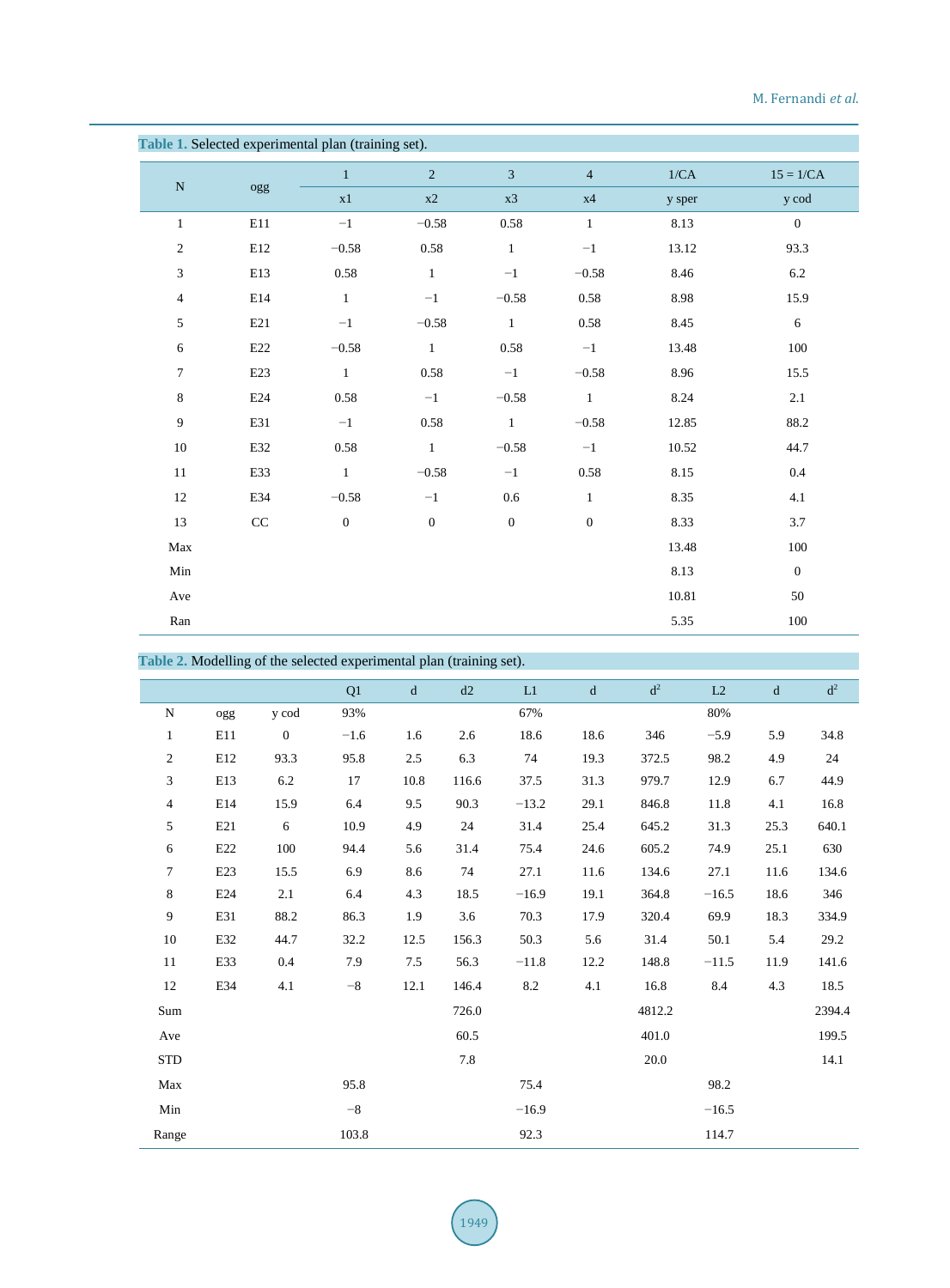On comparing the three models by their explained variance and STD (standard deviation), it is clear that Q1 is by far the best, showing a 93% of explained variance and a STD of 7.8, followed by L2, showing a 80% of explained variance and a STD of 14.1, and L1 showing a 67% of explained variance and a STD of 20.0.

## **2.2. Predictions on Hypervertices**

In order to evaluate the relative sizes of variations of the three models shown in **Table 2**, we report the predictions, for each of the three models, on the 16 points located on the hypervertices of the 4D space, to study comparatively the span generated by each model. Therefore the values reported in **Table 3** could allow to find out which of the models span a greater interval between the minimum and maximum. The list of the vertices is ordered according to the Yates proposal.

## **2.3. Comparison of External Predictions (Hypervertices)**

The comparison of the predictions listed in **Table 3** allows to evaluate the span for each of the three models used on the same set of experimental data. We remind that examining the real data we already reported the standard deviations: the Q1 model gives the best result (7.8), followed by L2 (14.1) and L1 (20).

On inspecting the external predictions we observe that Q1 shows an interval of 130.0 (from −12.7 to 117.3), while L1 shows an interval of 110.3 (from −25.9 to 84.4) and L2 shows an interval of 245.2 (from −93.4 to 151.9). This result clearly shows that this model (linear model with two latent variables), independently of other good parameters, can gives very risky external predictions outside the explored range. Because of that we stopped to continue to explore the characteristics of the L2 model.

### **2.4. Revision of Recalculations/Predictions**

The data discussed after **Table 2** for the training set and after **Table 3** for the testing set clearly indicate that the quadratic models might be defined to be the most reliable because the intervals of predictions are closer to 100 (similar to the L1 one, but different from the L2 models).

|           | $arctions$ on the 10 hypervertices (results see). |              |              |              |              |         |         |         |
|-----------|---------------------------------------------------|--------------|--------------|--------------|--------------|---------|---------|---------|
| ${\bf N}$ | name                                              | x1           | x2           | x3           | x4           | Q1      | L1      | L2      |
| 14        | H1                                                | $-1$         | $-1$         | $-1$         | $-1$         | 27.5    | 29.2    | 29.2    |
| 15        | H2                                                | $\mathbf{1}$ | $-1$         | $-1$         | $-1$         | 6.6     | 10.4    | 69.2    |
| 16        | H <sub>3</sub>                                    | $-1$         | $\mathbf{1}$ | $-1$         | $-1$         | 57.8    | 60.0    | 1.2     |
| $17\,$    | H <sub>4</sub>                                    | $\mathbf{1}$ | $\mathbf{1}$ | $-1$         | $-1$         | 10.2    | 41.2    | 41.1    |
| $18\,$    | H <sub>5</sub>                                    | $-1$         | $-1$         | $\mathbf{1}$ | $-1$         | 54.6    | 53.6    | 111.9   |
| 19        | H <sub>6</sub>                                    | $\mathbf{1}$ | $-1$         | $\mathbf{1}$ | $-1$         | 32.8    | 34.8    | 151.9   |
| 20        | H7                                                | $-1$         | $\mathbf{1}$ | $\mathbf{1}$ | $-1$         | 117.3   | 84.4    | 83.9    |
| 21        | H <sub>8</sub>                                    | $\mathbf{1}$ | $\mathbf{1}$ | $\mathbf{1}$ | $-1$         | 68.8    | 65.6    | 123.8   |
| 22        | H <sub>9</sub>                                    | $-1$         | $-1$         | $-1$         | $\mathbf{1}$ | $-0.6$  | $-7.1$  | $-65.4$ |
| 23        | H10                                               | $\mathbf{1}$ | $-1$         | $-1$         | $\mathbf{1}$ | 12.0    | $-25.9$ | $-25.4$ |
| 24        | H11                                               | $-1$         | $\mathbf{1}$ | $-1$         | $\mathbf{1}$ | 22.1    | 23.7    | $-93.4$ |
| 25        | H12                                               | $\,1\,$      | $\mathbf{1}$ | $-1$         | $\mathbf{1}$ | 8.1     | 4.9     | $-53.5$ |
| 26        | H13                                               | $-1$         | $-1$         | $\mathbf{1}$ | $\mathbf{1}$ | $-12.7$ | 17.2    | 17.4    |
| $27\,$    | H14                                               | $\,1\,$      | $-1$         | $\mathbf{1}$ | $\mathbf{1}$ | $-1.0$  | $-1.6$  | 57.3    |
| $28\,$    | H15                                               | $-1$         | $\mathbf{1}$ | $\mathbf{1}$ | $\mathbf{1}$ | 42.5    | 48.0    | $-10.7$ |
| 29        | H16                                               | $\mathbf{1}$ | $\mathbf{1}$ | $\mathbf{1}$ | $\mathbf{1}$ | 27.5    | 29.2    | 29.2    |
| MAX       |                                                   |              |              |              |              | 117.3   | 84.4    | 151.9   |
| MIN       |                                                   |              |              |              |              | $-12.7$ | $-25.9$ | $-93.4$ |
| Range     |                                                   |              |              |              |              | 130.0   | 110.3   | 245.2   |

## **Table 3.** Predictions on the 16 hypervertices (testing set).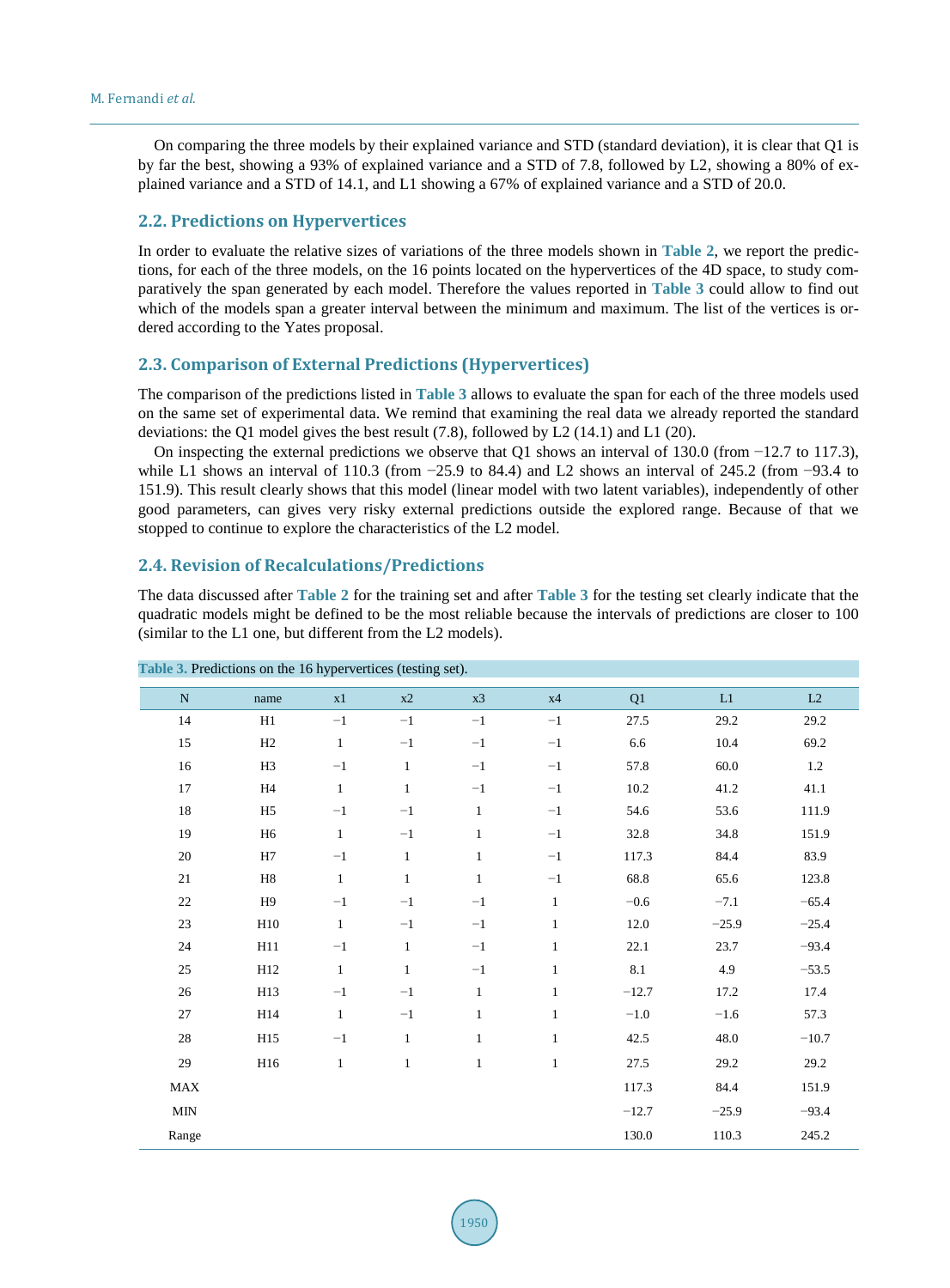These results show two significant characteristics to be interpreted: the ranges and the averages of recalculations/predictions of each model. The Q1 models cover roughly the range between 0 and 100. The L1 models have the smaller intervals of variation (92.3 for recalculations and 110.3 for predictions), but they are all shifted towards the lower part of the collected data. The L2 models have by far the larger intervals covering predictions data much larger than the highest ones and lower than the smallest figure, and therefore we did not investigate it any more.

However all these arguments (besides the standard deviations and the ranges of recalculations/predictions) might appear to be somewhat too poor to claim that the quadratic model is better than the linear ones.

Therefore we decided to approach our problem by constructing a unique list of predicted y values obtained by "inner" models, *i.e.* using the values predicted for each object by modelling using the two submatrices not including the object, and computing a sort of self-predictions of the left out objects for each model based on a couple of the three submatrices, as we always applied for validating each model.

## **3. Inner Predictions by Each Couple of Submatrices**

In order to evaluate the predictions by partial models, so that the objects left out are really "predicted" and not "recalculated", we computed the two models using only the two submatrices that does not contain the object to be evaluated for correctly obtaining "external" or "inner" predictions.

The quadratic predictions listed in **Table 4** are computed for the objects of the left out submatrix, reported in italics, and allow to compute the standard deviations of the predictions. **Table 5** lists the linear predictions with one latent variable The results shown in **Table 4** and **Table 5** allow to compare the models by their standard deviation: 11.8 for the Q1 model, 21.3 for the L1 model.

Moreover we can compare the intervals found for each model. In order to evaluate the predictions by partial models, so that the objects left out are really "predicted" and not "recalculated", we computed the two models using only two submatrices for correctly obtaining "inner" predictions for each object of the third one. The interval found for the Q1 model is 100.7, while for the L1 model is 91.2. Therefore the intervals of both models Q1 and L1 with inner predictions are very similar.

|     | i able 4. Quadratic inner predictions (ILV) compared with coded experimental data. |            |            |        |                  |            |                    |
|-----|------------------------------------------------------------------------------------|------------|------------|--------|------------------|------------|--------------------|
| Ogg | $Sm 1 + 2$                                                                         | $Sm 1 + 3$ | $Sm 2 + 3$ | Inner  | Coded            | Delta      | Delta <sup>2</sup> |
| LV% | 92                                                                                 | 88         | 94         | y      | y                |            |                    |
| E11 | $-6.8$                                                                             | 2.8        | $0.8\,$    | 0.8    | $\boldsymbol{0}$ | 0.8        | 0.64               |
| E12 | 93.4                                                                               | 92.6       | 92.4       | 92.4   | 93.3             | 0.9        | 0.81               |
| E13 | 11.5                                                                               | 13.8       | 25.8       | 25.8   | 6.2              | 19.6       | 384.16             |
| E14 | 11.7                                                                               | 6.9        | 0.5        | 0.5    | 15.9             | 15.4       | 237.16             |
| E21 | 2.2                                                                                | 18.9       | 11.9       | 18.9   | 6                | 12.9       | 166.41             |
| E22 | 92.9                                                                               | 84.5       | 87.3       | 84.5   | 100              | 15.5       | 240.25             |
| E23 | 0.4                                                                                | 8.7        | 12.5       | 8.7    | 15.5             | $-6.8$     | 46.24              |
| E24 | 15.1                                                                               | 4.9        | $-1.2$     | 4.9    | 2.1              | 2.8        | 7.84               |
| E31 | 79.2                                                                               | 86.4       | 85.6       | 79.2   | 88.2             | $-9$       | 81.00              |
| E32 | 28.8                                                                               | 24.6       | 42.0       | 28.8   | 44.7             | 15.9       | 252.81             |
| E33 | 10.8                                                                               | 12.2       | 0.4        | 10.8   | 0.4              | 10.4       | 108.16             |
| E34 | $-8.3$                                                                             | $-6.1$     | $-7.4$     | $-8.3$ | 4.1              | 12.4       | 153.76             |
|     |                                                                                    |            | Max        | 92.4   |                  | Sum        | 1681.1             |
|     |                                                                                    |            | Min        | $-8.3$ |                  | Ave        | 140.1              |
|     |                                                                                    |            | Range      | 100.7  |                  | <b>STD</b> | 11.8               |
|     |                                                                                    |            | ave        | 28.9   |                  |            |                    |

**Table 4.** Quadratic inner predictions (1LV) compared with coded experimental data.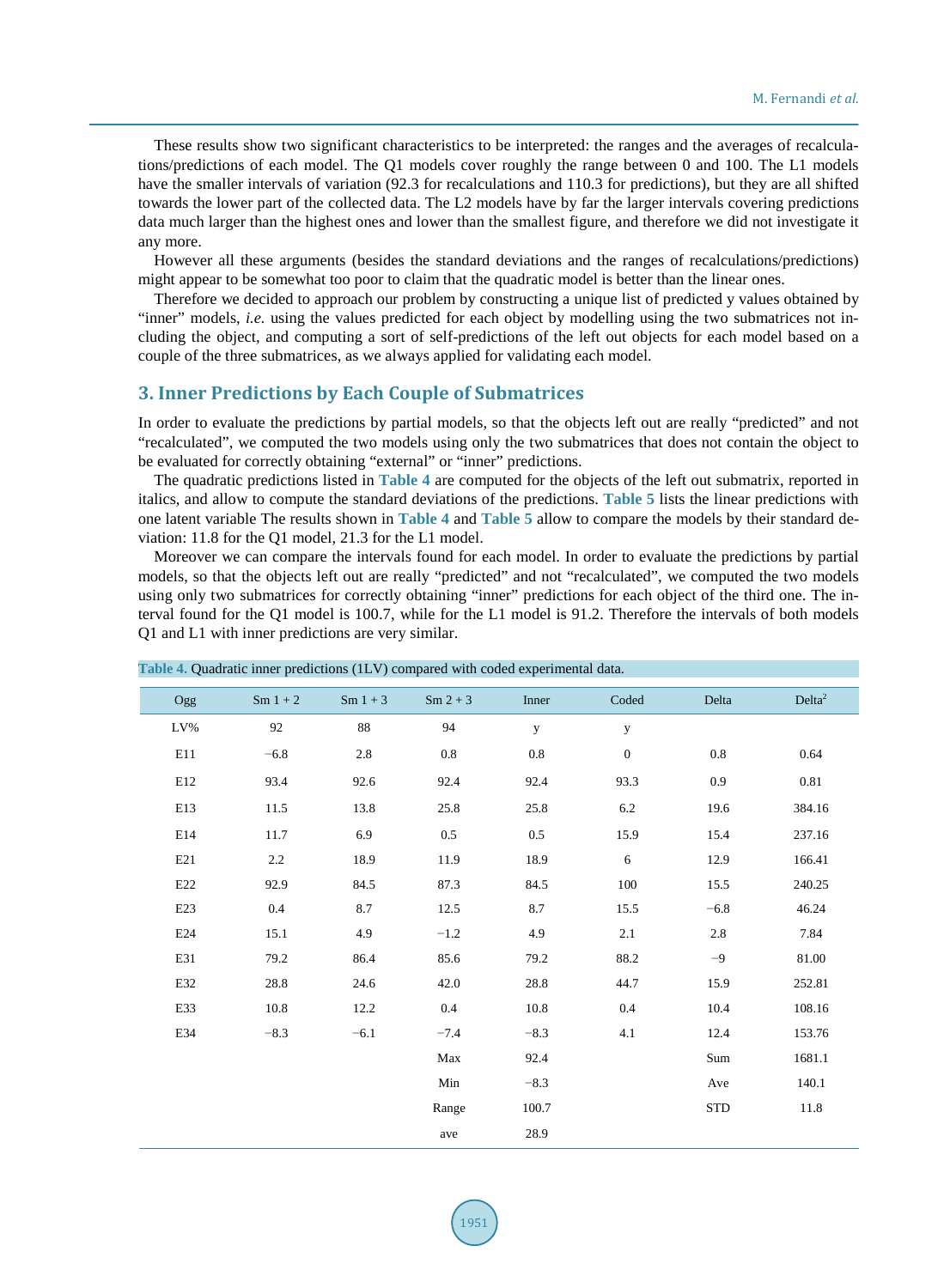| Table 5. Linear inner predictions (1LV) compared with coded experimental data. |            |            |            |              |              |            |                    |  |  |
|--------------------------------------------------------------------------------|------------|------------|------------|--------------|--------------|------------|--------------------|--|--|
| Ogg                                                                            | $Sm 1 + 2$ | $Sm 1 + 3$ | $Sm 2 + 3$ | Inner        | Coded        | Delta      | Delta <sup>2</sup> |  |  |
| LV%                                                                            | 57         | 65         | 73         | $\mathbf{y}$ | $\mathbf{y}$ |            |                    |  |  |
| E11                                                                            | 14.9       | 20.9       | 17.1       | 17.1         | $\mathbf{0}$ | 17.1       | 292.41             |  |  |
| E12                                                                            | 71.4       | 73.7       | 74.7       | 74.7         | 93.3         | 18.6       | 345.96             |  |  |
| E13                                                                            | 35.5       | 32.5       | 41.7       | 41.7         | $6.2\,$      | 35.5       | 1260.25            |  |  |
| E14                                                                            | $-13.9$    | $-13.1$    | $-15.9$    | $-15.9$      | 15.9         | 31.8       | 1011.24            |  |  |
| E21                                                                            | 28         | 34.3       | 29.1       | 34.3         | 6            | 28.3       | 800.89             |  |  |
| $\mathbf{E}22$                                                                 | 72.3       | 73.5       | 78         | 73.5         | 100          | 26.5       | 702.25             |  |  |
| E23                                                                            | 25.9       | 22.7       | 29.7       | 22.7         | 15.5         | $7.2\,$    | 51.84              |  |  |
| E24                                                                            | $-18.4$    | $-16.5$    | $-19.2$    | $-16.5$      | 2.1          | 18.6       | 345.96             |  |  |
| E31                                                                            | 66.9       | 70.4       | 71.7       | 66.9         | 88.2         | 21.3       | 453.69             |  |  |
| E32                                                                            | 48.6       | 45.8       | 53.8       | 48.6         | 44.7         | 3.9        | 15.21              |  |  |
| E33                                                                            | $-12.9$    | $-13.4$    | $-12.6$    | $-12.9$      | 0.4          | 13.3       | 176.89             |  |  |
| E34                                                                            | 5.3        | 11.2       | 5          | 5.3          | 3.7          | 1.2        | 1.44               |  |  |
|                                                                                |            |            | Max        | 74.7         |              | Sum        | 5458.03            |  |  |
|                                                                                |            |            | Min        | $-16.5$      |              | Ave        | 454.84             |  |  |
|                                                                                |            |            | Range      | 91.2         |              | <b>STD</b> | 21.3               |  |  |
|                                                                                |            |            | Ave        | 29.1         |              |            |                    |  |  |

## **4. Summary of the Data Collection**

The data reported in the Tables give a clear answer to our question: which of the models can be defined the most reliable for new predictions, to be computed by the data of **Table 1**. The discussion of these results clearly shows that the Q1 model is by far the best, with respect to L1, while L2 is the worst, because its predictions cover intervals from very high to very low, outside from those of the experimental data.

Because of this the best way of describing the trends of a series of compounds appear to be a quadratic model, that finds out reliable results, usually within the explored space. On the contrary the linear model with one latent variable gives predictions within a much smaller interval, which is also shifted download, towards lower numbers, while the linear model with two latent variables (which is less used by researchers) spans a much larger space, with quite higher and lower results.

However the data listed in **Table 1** can be considered self-referenced, since they are all experimental values, not evaluated by predictions. On the contrary, the results reported in **Table 4** and **Table 5** are real predictions obtained by the differences between the coded experimental data and their inner values.

## **5. Dissection of the Information**

This approach can be used as an alternative way to compare the relative reliability of the quadratic and linear models based on the dissection of information according to the Pythagoras' theorem. Given a non expanded DCM4 it is not possible to execute a Multiple Linear Regression. Indeed the expanded DCM4 cannot be treated by MLR because of two reasons:

- a) The number of objects (13) is smaller than the number of variables (14);
- b) In the linear blocks each column of the DCM4 is a linear combination of the other three.

The only possibility of running MLR on a DCM4 is eliminating one column (say x4), and adding on the left a column of numbers "1" for determining the intercept. The coefficients of MLR are listed in **Table 6**, and it is possible to recalculate each object listed in **Table 7**.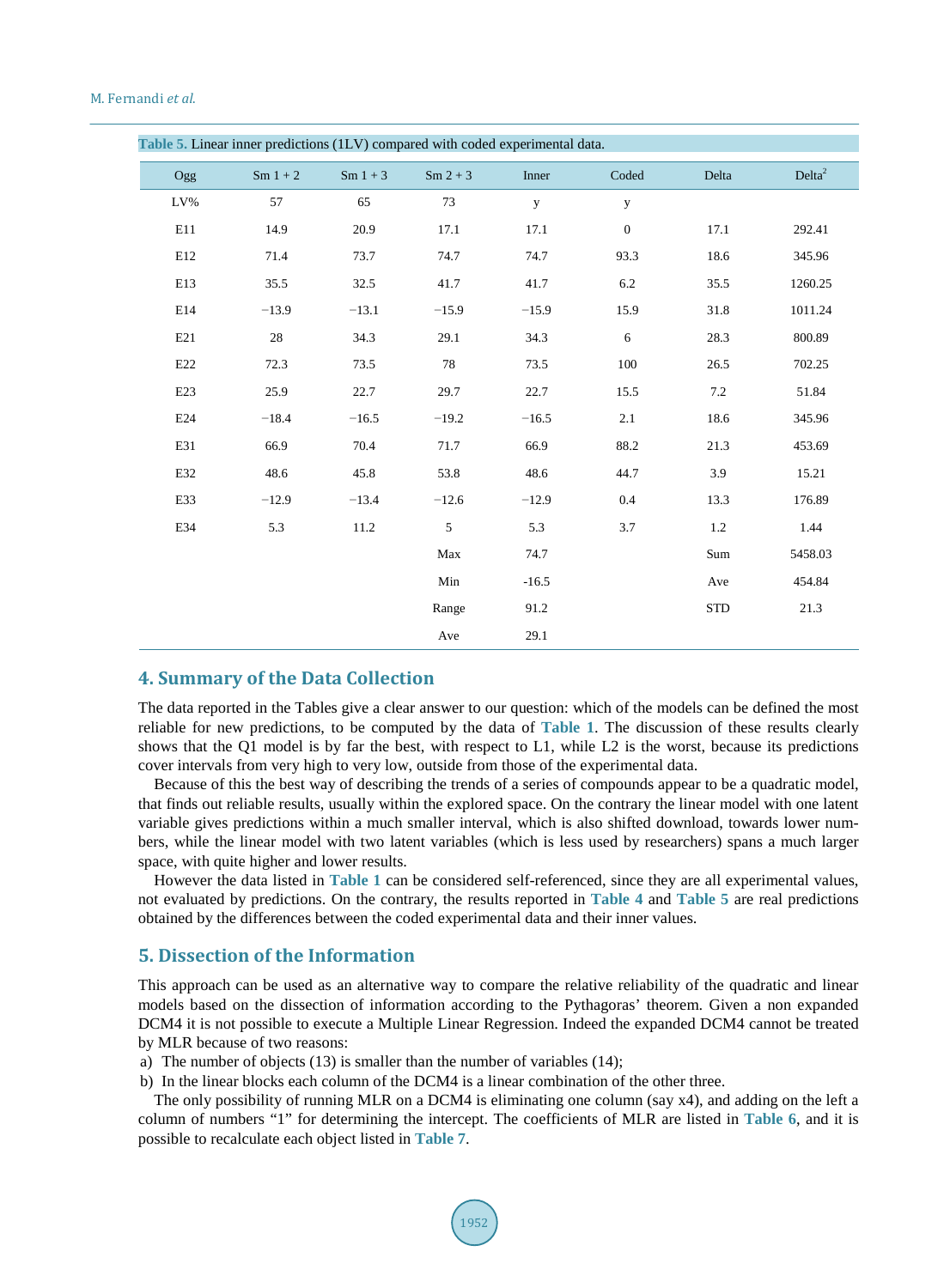| Table 6. Coefficients of multiple linear regression. |               |          |          |          |         |        |  |  |
|------------------------------------------------------|---------------|----------|----------|----------|---------|--------|--|--|
| y                                                    | $\mathbf{x}0$ | x1       | $\ge 2$  | x3       |         |        |  |  |
| $0.0\,$                                              | $\mathbf{1}$  | $-1.00$  | $-0.58$  | 0.58     |         | Coeff. |  |  |
| 93.3                                                 | $\mathbf{1}$  | $-0.58$  | 0.58     | 1.00     | x0      | 29.24  |  |  |
| 6.2                                                  | $\mathbf{1}$  | $0.58\,$ | 1.00     | $-1.00$  | $\ge 1$ | 67.25  |  |  |
| 15.9                                                 | $\mathbf{1}$  | 1.00     | $-1.00$  | $-0.58$  | x2      | 33.28  |  |  |
| $6.0\,$                                              | $\mathbf{1}$  | $-1.00$  | $-0.58$  | 1.00     | x3      | 88.65  |  |  |
| 100.0                                                | $\mathbf{1}$  | $-0.58$  | 1.00     | 0.58     |         |        |  |  |
| 15.5                                                 | $\mathbf{1}$  | 1.00     | $0.58\,$ | $-1.00$  |         |        |  |  |
| 2.1                                                  | $\mathbf{1}$  | $0.58\,$ | $-1.00$  | $-0.58$  |         |        |  |  |
| 88.2                                                 | $\mathbf{1}$  | $-1.00$  | $0.58\,$ | $1.00\,$ |         |        |  |  |
| 44.7                                                 | $\mathbf{1}$  | $0.58\,$ | 1.00     | $-0.58$  |         |        |  |  |
| 0.4                                                  | $\mathbf{1}$  | 1.00     | $-0.58$  | $-1.00$  |         |        |  |  |
| 4.1                                                  | $\mathbf{1}$  | $-0.58$  | $-1.00$  | 0.58     |         |        |  |  |
| 3.7                                                  | $\mathbf{1}$  | 0.00     | 0.00     | $0.00\,$ |         |        |  |  |

## **Table 7.** Dissection of information.

| x0           | x1      | x2      | x3       | Exp   | Rec y    | <b>TSS</b> | <b>MSS</b> | <b>RSS</b> |
|--------------|---------|---------|----------|-------|----------|------------|------------|------------|
| $\mathbf{1}$ | $-1.00$ | $-0.58$ | 0.58     | 0.0   | $-5.90$  | $-29.2$    | $-35.14$   | 5.90       |
| $\mathbf{1}$ | $-0.58$ | 0.58    | 1.00     | 93.3  | 98.18    | 64.1       | 68.94      | $-4.88$    |
| $\mathbf{1}$ | 0.58    | 1.00    | $-1.00$  | 6.2   | 12.88    | $-23.0$    | $-16.36$   | $-6.68$    |
| $\mathbf{1}$ | 1.00    | $-1.00$ | $-0.58$  | 15.9  | 11.80    | $-13.3$    | $-17.44$   | 4.10       |
| $\mathbf{1}$ | $-1.00$ | $-0.58$ | 1.00     | 6.0   | 31.33    | $-23.2$    | 2.09       | $-25.33$   |
| $\mathbf{1}$ | $-0.58$ | 1.00    | 0.58     | 100.0 | 74.93    | 70.8       | 45.69      | 25.07      |
| $\mathbf{1}$ | 1.00    | 0.58    | $-1.00$  | 15.5  | 27.15    | $-13.7$    | $-2.09$    | $-11.65$   |
| $\mathbf{1}$ | 0.58    | $-1.00$ | $-0.58$  | 2.1   | $-16.45$ | $-27.1$    | $-45.69$   | 18.55      |
| $\mathbf{1}$ | $-1.00$ | 0.58    | 1.00     | 88.2  | 69.94    | 59.0       | 40.70      | 18.26      |
| $\mathbf{1}$ | 0.58    | 1.00    | $-0.58$  | 44.7  | 50.11    | 15.5       | 20.87      | $-5.41$    |
| $\mathbf{1}$ | 1.00    | $-0.58$ | $-1.00$  | 0.4   | $-11.46$ | $-28.8$    | $-40.70$   | 11.86      |
| $\mathbf{1}$ | $-0.58$ | $-1.00$ | 0.58     | 4.1   | 8.37     | $-25.1$    | $-20.87$   | $-4.27$    |
| $\mathbf{1}$ | 0.00    | 0.00    | $0.00\,$ | 3.7   | 29.24    | $-25.5$    | 0.00       | $-25.54$   |
|              |         |         |          |       |          | 17971      | 14927      | 3044       |
|              |         |         |          |       |          |            |            |            |

Table 7 shows the dissection of information according to the Pythagoras' theorem: TSS = MSS + RSS, where TSS = sum[yexp – (y ave exp)]<sup>2</sup> (total information = 17,971), MSS = sum[rec – (y ave exp)]<sup>2</sup> (information explained by the model = 14,927), RSS = sum[yexp-rec (y by MLR)]<sup>2</sup> (information not explained by the model = 3044). Formally the word "information" should be substituted by the stastistical term "deviance", but in chemometrics we prefer the term information which will be understood by a larger number of readers.

On applying the same computations with any other possible triplet of variables (x2, x3, x4 shown; x1, x3, x4; x1, x2, x4; x1, x2, x3) we obtained always different results for the MLR coefficients (excluding the intercept):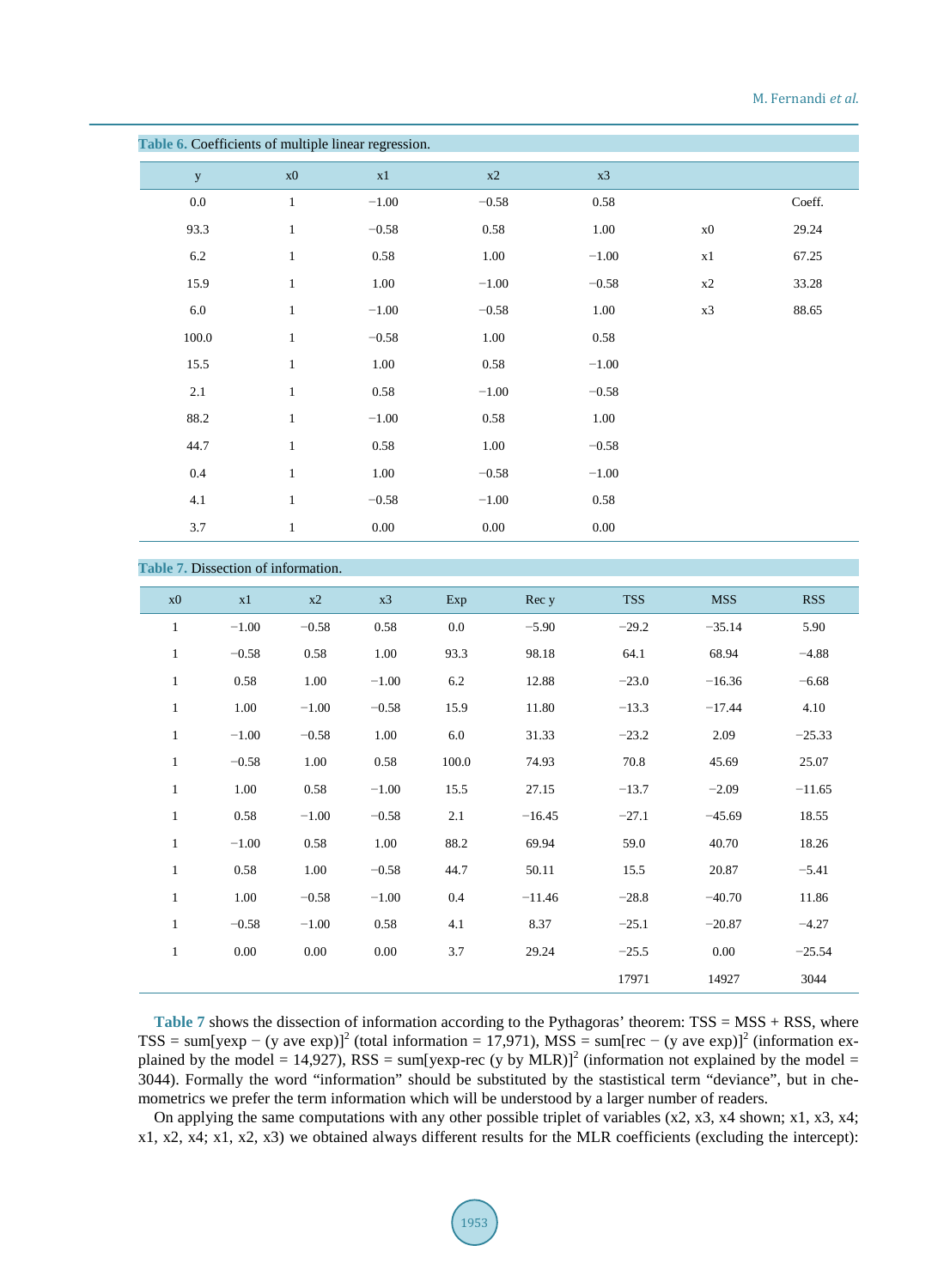#### see **Table 8**.

Although we found that the MLR coefficients are different on using diverse triplets of variables it is noteworthy that the vectors of the y values computed (not shown) by the data of one of them  $(x1, x2, x3)$  is identical to the other one  $(x2, x3, x4)$ .

This surprising result, observed also for the triplet  $(x1, x2, x4)$  even if the variables are not listed in sequence, may be attributed to the roundness of the DCM. As a consequence this happens even if the variables are not in an ordered sequence.

## **6. Using PLS Instead of MLR**

**Table 8.** MLR coefficients for two triplets of variables.

In this section we show what happens on using PLS instead of MLR.

The first appearance of the PLS algorithm in the chemical literature was a merit by Herman Wold in 1966, and followed by many others, among which his son Svante. Half century later PLS showed to be much more reliable for finding quantitative relationships between chemical structure and properties.

Obviously the old version of MLR cannot work both on the expanded and the non expanded matrices, because their rank is not the same of the number (k) of independent variables. In other words the squared matrix (XtX), of order k, cannot be inverted.

Applying PLS on the expanded matrix (model called Q1) and on the non expanded matrix (model called L1, because it keeps only the first latent variable) we obtained the results reported in **Table 9**.

|    | Coeff. | x0, x1, x2, x3<br>MLR coefficients |               | x0, x2, x3, x4<br>MLR coefficients | ${\bf N}$<br>Obj | Rec y   | <b>TSS</b> | <b>MSS</b> | <b>RSS</b> |
|----|--------|------------------------------------|---------------|------------------------------------|------------------|---------|------------|------------|------------|
| x0 | 29.24  | 29.24                              | $\mathbf{x}0$ | 29.24                              | $\mathbf{1}$     | $-5.9$  | $-29.2$    | $-35.1$    | 5.90       |
| x1 | 67.25  | 67.25                              | x2            | $-33.97$                           | $\sqrt{2}$       | 98.2    | 64.1       | 68.9       | $-4.88$    |
| x2 | 33.28  | 33.28                              | x3            | 21.40                              | 3                | 12.9    | $-23.0$    | $-16.4$    | $-6.68$    |
| x3 | 88.65  | 88.65                              | x4            | $-67.25$                           | $\overline{4}$   | 11.8    | $-13.3$    | $-17.4$    | 4.11       |
|    |        |                                    |               |                                    | 5                | 31.3    | $-23.2$    | 2.1        | $-25.33$   |
|    |        |                                    |               |                                    | 6                | 74.9    | 70.8       | 45.7       | 25.07      |
|    |        |                                    |               |                                    | $\tau$           | 27.1    | $-13.7$    | $-2.1$     | $-11.65$   |
|    |        |                                    |               |                                    | 8                | $-16.5$ | $-27.1$    | $-45.7$    | 18.55      |
|    |        |                                    |               |                                    | $\overline{9}$   | 69.9    | 59.0       | 40.7       | 18.26      |
|    |        |                                    |               |                                    | 10               | 50.1    | 15.5       | 20.9       | $-5.41$    |
|    |        |                                    |               |                                    | 11               | $-11.5$ | $-28.8$    | $-40.7$    | 11.86      |
|    |        |                                    |               |                                    | 12               | 8.4     | $-25.1$    | $-20.9$    | $-4.27$    |
|    |        |                                    |               |                                    | 13               | 29.2    | $-25.5$    | 0.0        | $-25.54$   |
|    |        |                                    |               |                                    |                  |         | 17971.3    | 14927.4    | 3044.0     |

| Table 9. Dissection of the information for models Q1 and L1. |                |         |  |  |  |  |  |  |
|--------------------------------------------------------------|----------------|---------|--|--|--|--|--|--|
|                                                              | Q <sub>1</sub> | L1      |  |  |  |  |  |  |
| <b>RSS</b>                                                   | 1194.7         | 5461.9  |  |  |  |  |  |  |
| <b>MSS</b>                                                   | 16682.0        | 13250.9 |  |  |  |  |  |  |
| $RSS + MSS$                                                  | 17876.7        | 18712.8 |  |  |  |  |  |  |
| <b>TSS</b>                                                   | 17971.3        | 17971.3 |  |  |  |  |  |  |
| Abs $(TSS - MSS - RSS)$                                      | 94.6           | 741.6   |  |  |  |  |  |  |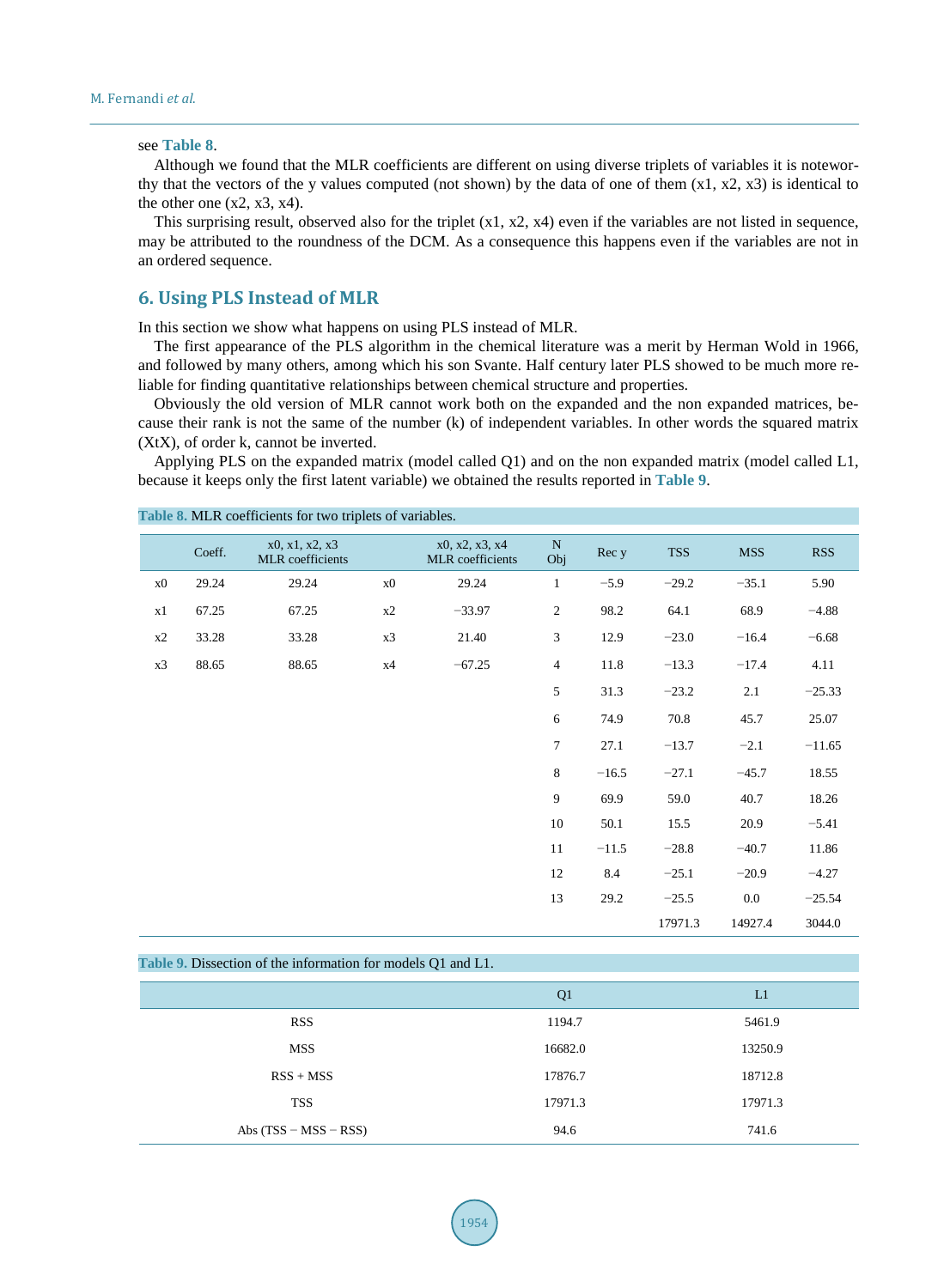The results reported in **Table 9** show that only Q1 mimics the relationship

## $TSS = MSS + RSS$

which has an interesting geometrical interpretation in the 2D space. In other words this relationship simulates the geometrics of the Pythagoras' theorem for a right triangle having a hypotenuse of lenghth<sup>2</sup> equal to TSS, the longer side having a lenghth<sup>2</sup> equal to MSS, and the shorter one having a lenghth<sup>2</sup> equal to RSS.

- Furthermore the data of **Table 9** also allows to demonstrate the superiority of the Q1 model over L1 because:
- a) Q1 shows that the weight of the MSS component is greater than that of RSS;
- b) Q1 is the closest to the ideal null value of Abs(TSS-MSS-RSS), the indicator of the geometric idealistic, while L1 is much more distant;
- c) In conditions of almost idealistic geometrics (typical of MLR) Q1 shows a RSS value of 1195, whereas L1 shows a value of 5461: this means that the Q1 model preserves only the 22% of the data involved in the L1 model, but gives a better picture of the situation.
- d) This means that, under these conditions, we can eliminate 78% of information that appears to be non systematic.

## **7. Revaluation of the CARSO Software**

Besides the comments given so far, we wish to remember that the core of this paper is the CARSO procedure illustrated in ref. 4, published in spring 1989. A few months later a similar paper was published in ref. 8 by our Swedish friends. At the time we suggested to apply this new approach to any data set to be used in optimization studies. Therefore we considered CARSO a possible new module to be inserted into the SIMCA software.

The CARSO module makes a simple, but significant, change of the matrix, that is expanded, on adding the squares and the cross products terms to the linear ones. This approach, some 25 years ago, allowed to model by PLS the expanded matrix, that is still used, in the mode now called Q1, as we showed in this paper.

Indeed, at the time, the main interest of the quadratic model (the linear one cannot give this information) was focused on the search of the operative intervals of each independent variable for the optimization of the y variable(s). Because of this we could use the canonical analysis, searching the coordinates for a maximum, if it exists, or for the stationary points, within the explored space, or even the extreme points on the frontier of the experimental domain. In other words the CARSO method is a full software tool for optimization studies.

Today this practice is not widely used [7] [8], because a complex system cannot be described by linear terms only, but it requires to involve deviations from linearity (squared terms) and the synergic and antagonist effects (cross product terms). In general, on increasing the polynomial degree used for interpolating the data, grows the fitting and decreases the predictability. The second degree function needed for describing the response surface is the best compromise between these two properties, without involving higher terms.

The equality  $[TSS = RSS + MSS$ , that can be represented graphically by the relationships of the areas of the squares built on the sides of a rectangular triangle can be applied (high degree of approximation) only to the Q1 model. Furthermore the Q1 model (CARSO) lowers the unexplained information (RSS) with respect to the linear model. To sum up we can state that the CARSO power in this dataset is the result of both the Q1 power multiplied by the DCM power, so that also objects sum up to zero.

Four years later we published a further paper [6] on almost the same problems (GOLPE: Generating Optimal Linear PLS Estimations) where the declared main field of application was PCA and PLS models. The software, that includes the CARSO modules, adds partial information not shown in SIMCA, but the most important data are limited to the results of the module COEFFER that transforms the PLS loadings (called also gamma) into the coefficients of the second degree polynomial.

#### **8. Conclusions**

This paper was done for showing that in optimization studies it is needed to use a quadratic model. In other words, it means that only this model can be used for deriving reliable predictions of further compounds. This has been shown numerically here, but this is also implied into this problem the need of requiring a hyperbell for finding out the operative intervals. Because of this, the best way of describing the trends of a series of compounds is a quadratic model that finds out reliable results, usually within the explored space. On the contrary, the linear model with one latent variable gives much lower data, which seems unreliable.